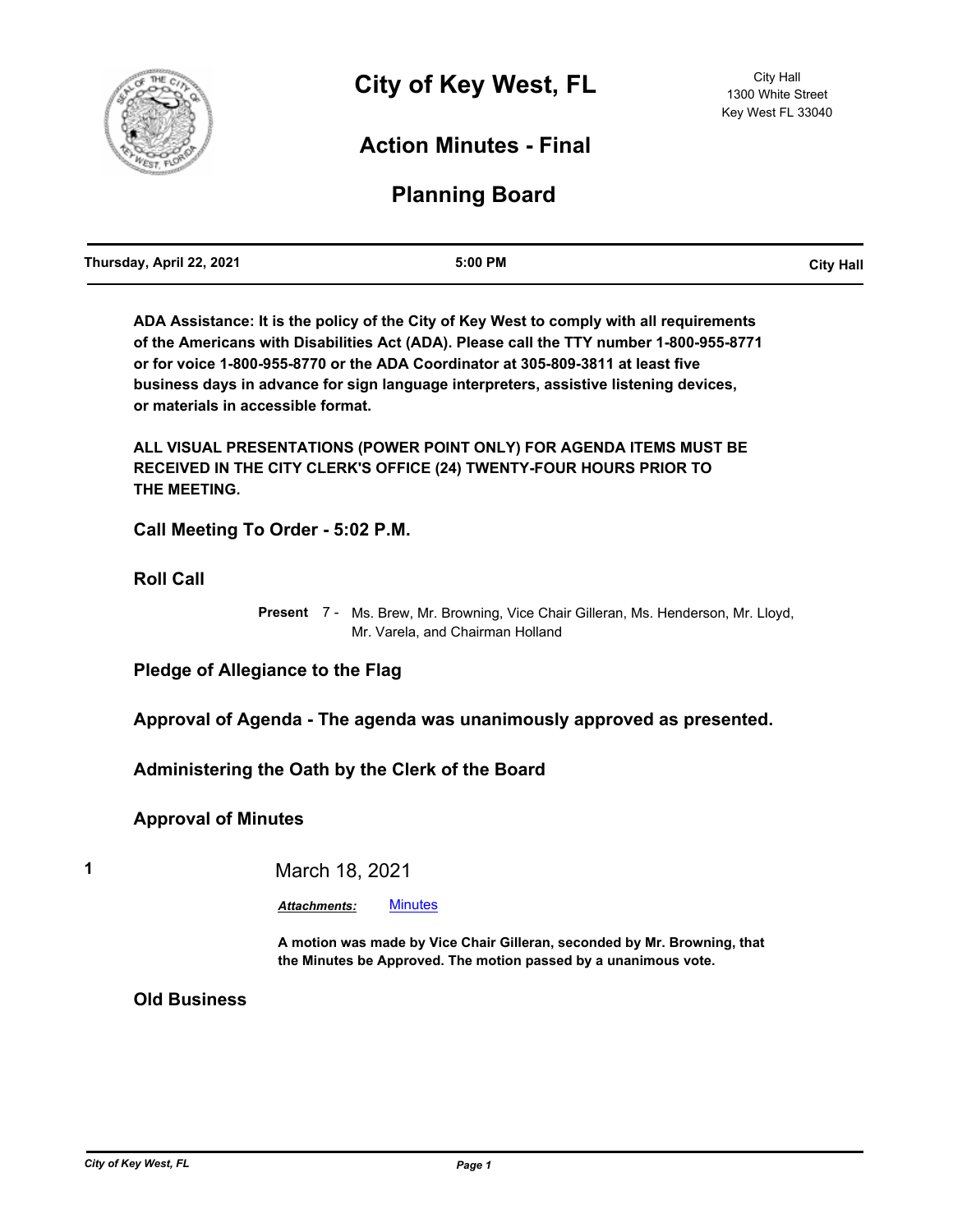**2 Determination of Award for an application for 103 units from the Building Permit Allocation System "Affordable - Early Evacuation Pool"** pursuant to Chapter 108, Article XII, of the Land Development Regulations of

the Code of Ordinances of the City of Key West, Florida.

*Attachments:* [Staff Report](http://KeyWest.legistar.com/gateway.aspx?M=F&ID=f02019fb-7756-4b06-bcb9-2bef0e01561d.pdf)

**A motion was made by Mr. Lloyd, seconded by Ms. Brew, that the Planning Resolution be Approved. The motion carried by the following vote:**

Yes: 7 - Ms. Brew, Mr. Browning, Vice Chair Gilleran, Ms. Henderson, Mr. Lloyd, Mr. Varela, and Chairman Holland

Enactment No: PB Resolution 2021-06

# **3 Alcohol Sales Exception - 907 Whitehead Street (RE#**

**00017930-000000)** - A request for a special exception to the prohibition of alcoholic beverage sales within 300 feet of a church, school, cemetery or funeral property in order to serve beer and wine for special events accessory to the museum on property located within the Historic Medium Density Residential (HMDR) zoning district pursuant to Sections 18-28(b)2 of the Land Development Regulations of the Code of Ordinances of the City of Key West, Florida.

```
Staff Report
                Package
                Non-Objection Letter - St James Church
                11.19.20 Noticing Package
                2.18.21 Noticing Package
                Non-Objection Letter - Ward
Attachments:
```
**A motion was made by Vice Chair Gilleran, seconded by Mr. Browning, that the Board finds that all the standards set forth in code Section 18-28 B (2) have been met by the Applicant, that the Applicant has demonstrated a "Good Neighbor Policy" and that the Alcohol Sales Special Exception be Granted the only condition being that music will cease by 11:00 PM. The motion carried by the following vote:**

No: 1 - Mr. Lloyd

Yes: 6 - Ms. Brew, Mr. Browning, Vice Chair Gilleran, Ms. Henderson, Mr. Varela, and Chairman Holland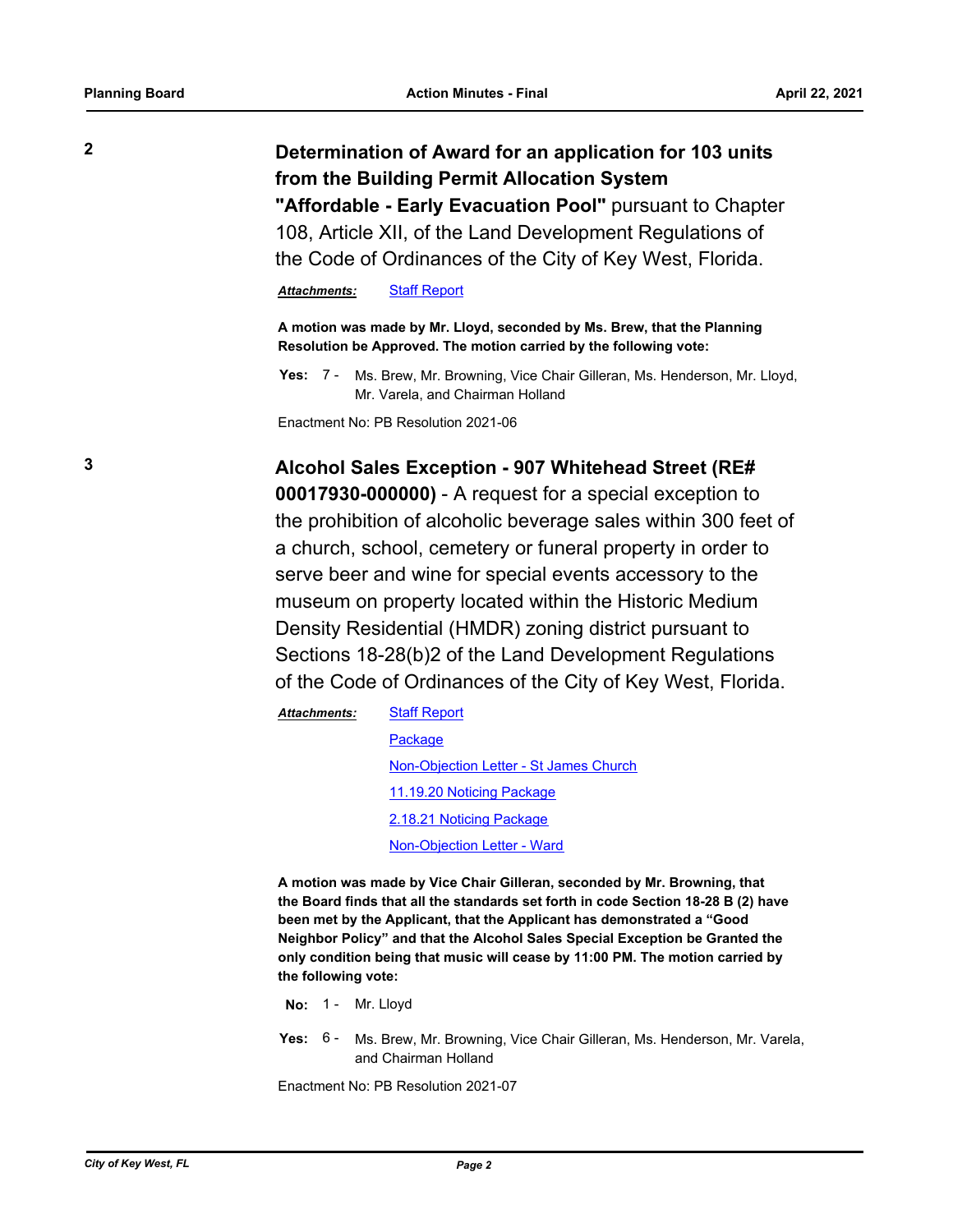## **4 Variance - 3528 Eagle Avenue (RE # 00052620-000000)**

**-** A request for variances to the minimum rear-yard setback, maximum allowable impervious surface and maximum allowable building coverage requirements in order to convert a rear non-complying accessory structure into an affordable housing unit in the Single Family (SF) zoning district pursuant to Sections 90-395, 122-233, 122-238 (6) a.3., and 122-238 (4) b.1. of the Land Development Regulations of the Code of Ordinances of the City of Key West, Florida.

#### [Staff Report](http://KeyWest.legistar.com/gateway.aspx?M=F&ID=086f1724-acfb-442a-8b7d-1645f506304d.pdf) *Attachments:*

[Planning Package](http://KeyWest.legistar.com/gateway.aspx?M=F&ID=a5c46272-7c5b-480e-b09f-b6dfcce16a07.pdf) [6.18.20 Noticing Package](http://KeyWest.legistar.com/gateway.aspx?M=F&ID=7d71d7c4-e8b6-4f22-8e08-3b0e0f1a7032.pdf) [Objection Fossum](http://KeyWest.legistar.com/gateway.aspx?M=F&ID=f6ec9d70-2c5c-4ef9-af37-5532ddbff2ca.pdf) [\\*Large File\\* Objection 1 Creighton](http://KeyWest.legistar.com/gateway.aspx?M=F&ID=94f79b3e-ca78-4744-9c03-57ce093281e3.pdf) **[Objection 2 Creighton](http://KeyWest.legistar.com/gateway.aspx?M=F&ID=7cf25137-7f1a-42e2-9f5d-86219bdecaab.pdf) [Objection Trujillo](http://KeyWest.legistar.com/gateway.aspx?M=F&ID=775f0800-9453-400d-9c4b-eddcf0f6e0bd.pdf) [Objection Owens](http://KeyWest.legistar.com/gateway.aspx?M=F&ID=dd456ebd-a17a-4857-976a-dbe781bee396.pdf)** [Objection - Owens 2](http://KeyWest.legistar.com/gateway.aspx?M=F&ID=82e86c34-db7e-490e-989f-2d5c18148a33.pdf) **[Objection Oropeza](http://KeyWest.legistar.com/gateway.aspx?M=F&ID=568d66c6-0b11-4236-b521-8fa98de9c395.pdf)** [4.22.21 Noticing Package](http://KeyWest.legistar.com/gateway.aspx?M=F&ID=28461789-ecc5-45cb-aab3-4ec83f0f7cbc.pdf) [Objection 3 Creighton](http://KeyWest.legistar.com/gateway.aspx?M=F&ID=1b002ca4-c970-4f19-a85b-76edbfdb0987.pdf) [Public Comment- Trujillo](http://KeyWest.legistar.com/gateway.aspx?M=F&ID=2243fc8a-2f9c-49c4-934e-b86b8a593f25.pdf) [Public Comment - Jones](http://KeyWest.legistar.com/gateway.aspx?M=F&ID=5728f846-8a09-46d9-a31f-9845e00f58b5.pdf)

**A motion was made by Vice Chair Gilleran, seconded by Mr. Browning, that the Planning Resolution be Postponed to July 15, 2021. The motion carried by the following vote:**

Yes: 7 - Ms. Brew, Mr. Browning, Vice Chair Gilleran, Ms. Henderson, Mr. Lloyd, Mr. Varela, and Chairman Holland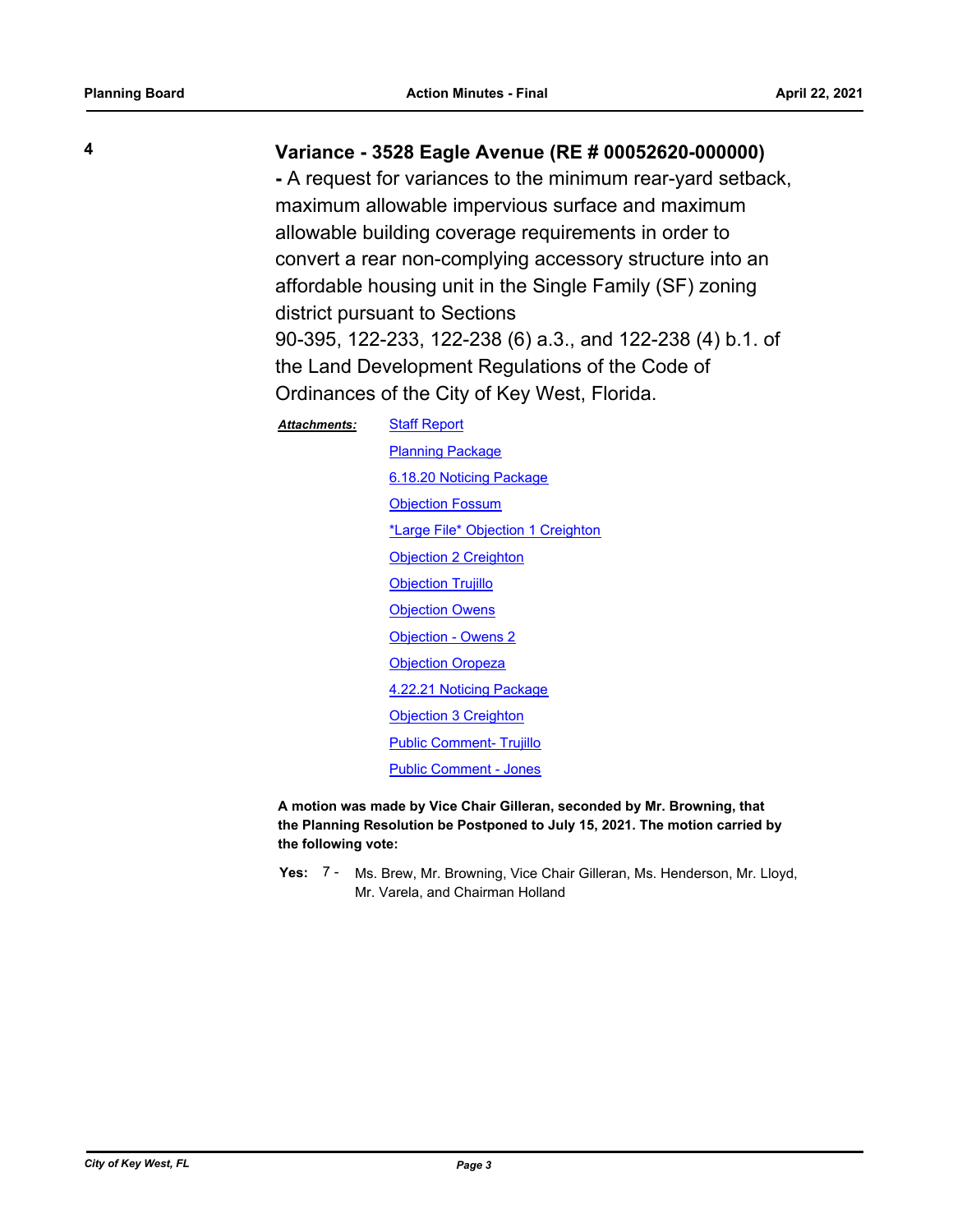### **5 Variance - 615 R Grinnell Street (RE#**

**00010860-000000)** - A request for variances in order to construct a roof over an existing deck on property located within the Historic High Density (HHDR) zoning district pursuant to Sections 90-395, 122-630(6)a., 122-630(6)b., 122-630(4)b., and 122-1181.

| <b>Attachments:</b> | <b>Staff Report</b>                          |
|---------------------|----------------------------------------------|
|                     | Package                                      |
|                     | Good Neighbor Policy: Binder Letter 4.1.2021 |
|                     | Letter of Support - Blinckmann               |
|                     | LaskowSupportLetter                          |
|                     | <b>Noticing Package</b>                      |

**A motion was made by Mr. Lloyd, seconded by Ms. Henderson, that the Board finds that all the standards set forth in code Section 90-395(A) have been met by the Applicant, that the Applicant has demonstrated a "Good Neighbor Policy" and that the Variance (exception) be Granted with conditions as outlined in the staff report . The motion carried by the following vote:**

Yes: 7 - Ms. Brew, Mr. Browning, Vice Chair Gilleran, Ms. Henderson, Mr. Lloyd, Mr. Varela, and Chairman Holland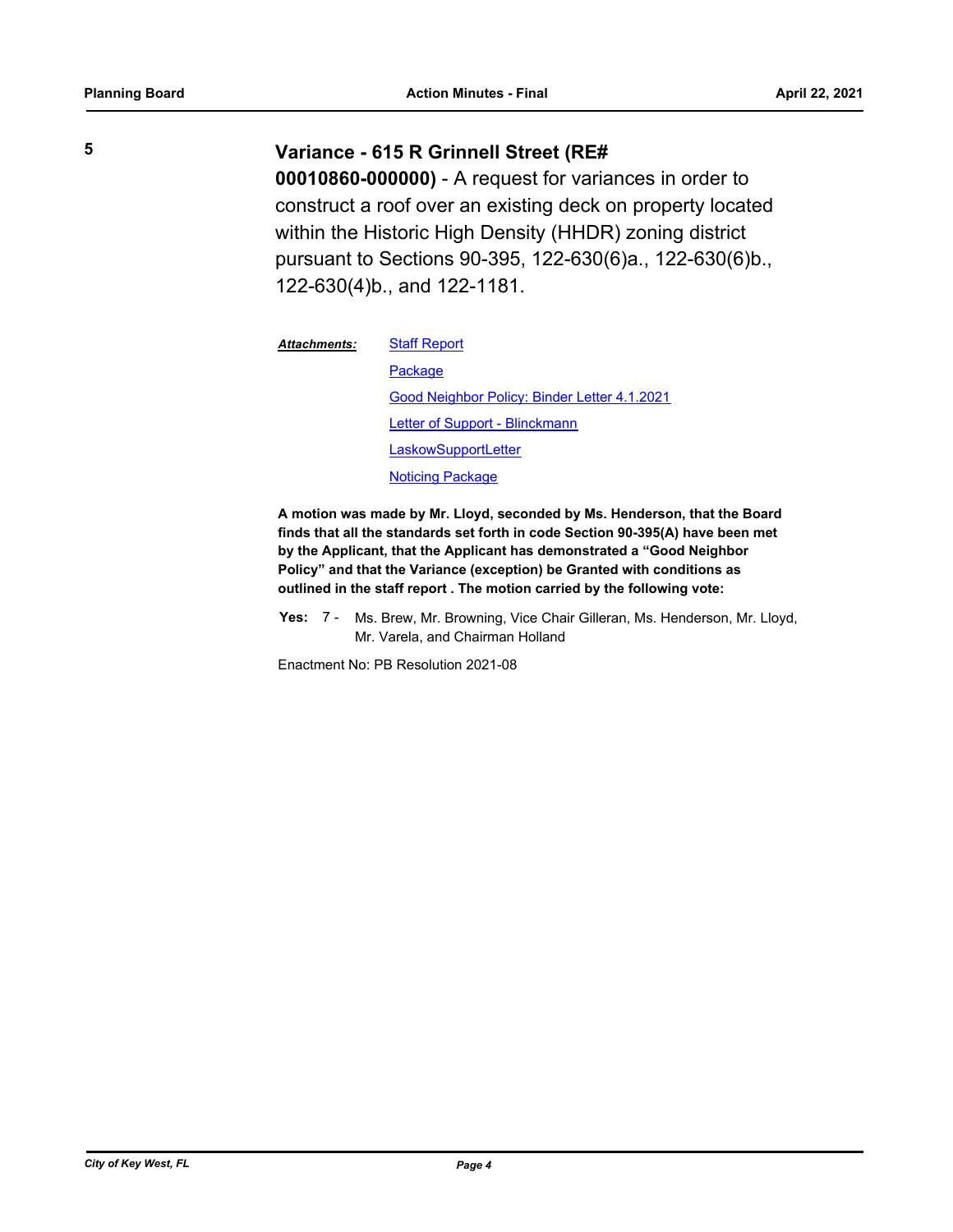## **6 Variance - 1524 Flagler Avenue (RE#**

**00062040-000000)** - A request for a variance to maximum allowed building coverage, maximum allowed impervious space, and the minimum required rear setback in order to remodel the single-family structure, construct a carport, and construct a rear addition on a property located in the Single Family (SF) zoning district pursuant to Sections 90-395, 122-238(4)a., 122-238(4)b., and 122-238(6)a.

[Staff Report](http://KeyWest.legistar.com/gateway.aspx?M=F&ID=672d1a85-c808-4d85-ba94-2fcec7da4a4b.pdf) [Planning Package](http://KeyWest.legistar.com/gateway.aspx?M=F&ID=2d253320-1b6d-4258-aaa6-588c01fe0809.pdf) [Noticing Package](http://KeyWest.legistar.com/gateway.aspx?M=F&ID=1f9a351f-de82-49de-ba26-4022008ae18e.pdf) [Representative Email Documentation](http://KeyWest.legistar.com/gateway.aspx?M=F&ID=b1b26edf-02a6-4e67-b98a-6d5e1e2ca528.pdf) *Attachments:*

**A motion was made by Mr. Lloyd, seconded by Mr. Varela, that the Board finds that all the standards set forth in code Section 90-395(A) have been met by the Applicant, that the Applicant has demonstrated a "Good Neighbor Policy" and that the Variance (exception) be Granted with conditions as outlined in the staff report . The motion carried by the following vote:**

- No: 1 Ms. Henderson
- Yes: 6 Ms. Brew, Mr. Browning, Vice Chair Gilleran, Mr. Lloyd, Mr. Varela, and Chairman Holland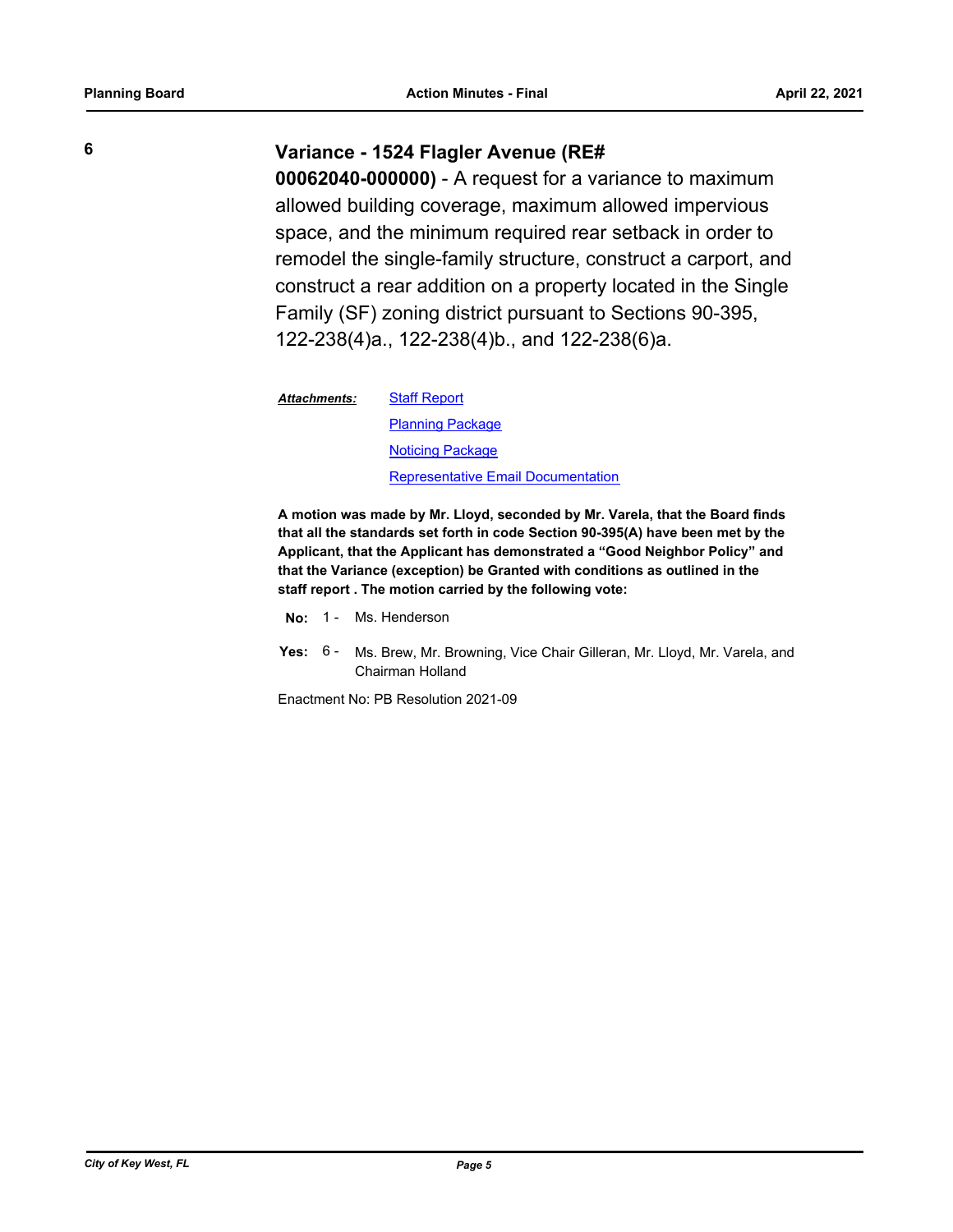# **7 Variance - 324 Virginia Street (RE# 00025990-000000)** -

A request to the maximum allowed building coverage, minimum allowed rear setback, minimum allowed front setback, and minimum required off-street parking in order to construct a rear dwelling unit for a property located in the Historic Medium Density Residential (HMDR) zoning district pursuant to Sections 90-395, 108-572(1), 122-600(4)a., and 122-600(6) of the Land Development Regulations of the Code of Ordinances of the City of Key West, Florida.

**[Staff Report](http://KeyWest.legistar.com/gateway.aspx?M=F&ID=92cad2e4-41ca-4e7b-9545-390866f30d7d.pdf)** [Applicant Presentation](http://KeyWest.legistar.com/gateway.aspx?M=F&ID=6f063388-0f6a-481a-97c1-00aba019d2af.pdf) [Planning Package](http://KeyWest.legistar.com/gateway.aspx?M=F&ID=29547e5a-33de-40ff-99e9-713ddbe6d8a1.pdf) [Buildback Package](http://KeyWest.legistar.com/gateway.aspx?M=F&ID=c6193969-b642-40f9-8a52-6934e7a7c1e4.pdf) [Noticing Package](http://KeyWest.legistar.com/gateway.aspx?M=F&ID=bae1254b-4817-4501-986e-bed2cd9f236e.pdf) *Attachments:*

**A motion was made by Vice Chair Gilleran, seconded by Mr. Browning, that the Board finds that all the standards set forth in code Section 90-395(A) have been met by the Applicant, that the Applicant has demonstrated a "Good Neighbor Policy" and that the Variance (exception) be Granted with conditions as outlined in the staff report . The motion carried by the following vote:**

Yes: 7 - Ms. Brew, Mr. Browning, Vice Chair Gilleran, Ms. Henderson, Mr. Lloyd, Mr. Varela, and Chairman Holland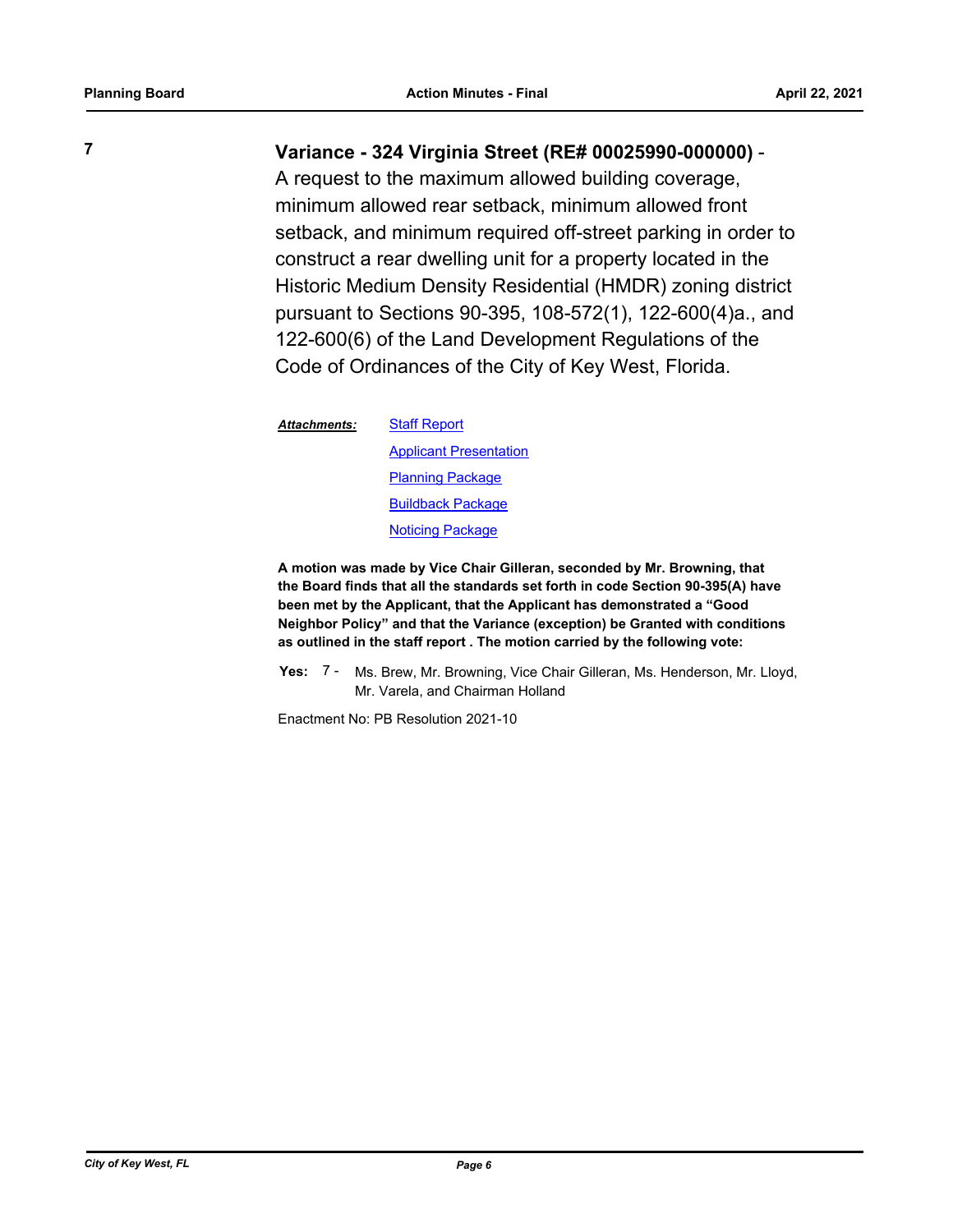**8 Transient License Transfer - One (1) Transient Unit and License, and Two (2) Transient Licenses in Unassigned Status to 512 Catherine Street (RE# 00028590-000000)** - A request to transfer one transient unit and three (3) transient licenses in unassigned status, two associated with the Studios of Key West and one associated with the Hyatt licenses to a property located at 512 Catherine Street within the Historic Residential Commercial Core (HRCC-3) zoning district pursuant to Sections 122-747, 122-1338, and 122-1339 of the Land Development Regulations of the Code of Ordinances of the City of Key West, Florida.

> [Staff Report](http://KeyWest.legistar.com/gateway.aspx?M=F&ID=18af2693-7d29-4c09-84b4-b334d772e604.pdf) **[Planning Package](http://KeyWest.legistar.com/gateway.aspx?M=F&ID=6367fddb-5b44-4337-8599-e81f609ecb75.pdf)** [Noticing Package](http://KeyWest.legistar.com/gateway.aspx?M=F&ID=455cb233-33be-4305-9f2a-e110e89c94c3.pdf) [Rizzo - Objection](http://KeyWest.legistar.com/gateway.aspx?M=F&ID=a0b09461-d341-4f10-95aa-ec64f6451c45.pdf) [Oropeza Email to Rizzo](http://KeyWest.legistar.com/gateway.aspx?M=F&ID=f5b611ed-2682-43ec-9bb5-8655ef4a34da.pdf) [Rizzo - Objection 2](http://KeyWest.legistar.com/gateway.aspx?M=F&ID=4e975a0e-8e99-463a-aba4-f6e0356526ea.pdf) [Sellers - Objection](http://KeyWest.legistar.com/gateway.aspx?M=F&ID=9d47f77e-8146-4e50-afe0-397ea2118c02.pdf) [Hyatt and Hyatt Transcript](http://KeyWest.legistar.com/gateway.aspx?M=F&ID=5413ab0d-ad9e-41da-b4ac-532e6f4b5bd0.pdf) [Chart of Transient Licenses- Resolutions](http://KeyWest.legistar.com/gateway.aspx?M=F&ID=27a7c774-1032-47f5-a4e3-07934db22151.pdf) *Attachments:*

[All Resolutions](http://KeyWest.legistar.com/gateway.aspx?M=F&ID=67580f5c-6d42-424a-91de-29aa6bb3b46e.pdf)

**A motion was made by Mr. Browning, seconded by Mr. Varela, that the Planning Resolution be Approved with staff condition #1 being removed, conditions #2 and #3 remaining with #3 being modified to include that what remains at sender site will be in compliance in addition to sound monitoring equipment being installed at the receiver site as well as 24 hour property management provided. The motion carried by the following vote:**

- No: 1 Mr. Lloyd
- Yes: 6 Ms. Brew, Mr. Browning, Vice Chair Gilleran, Ms. Henderson, Mr. Varela, and Chairman Holland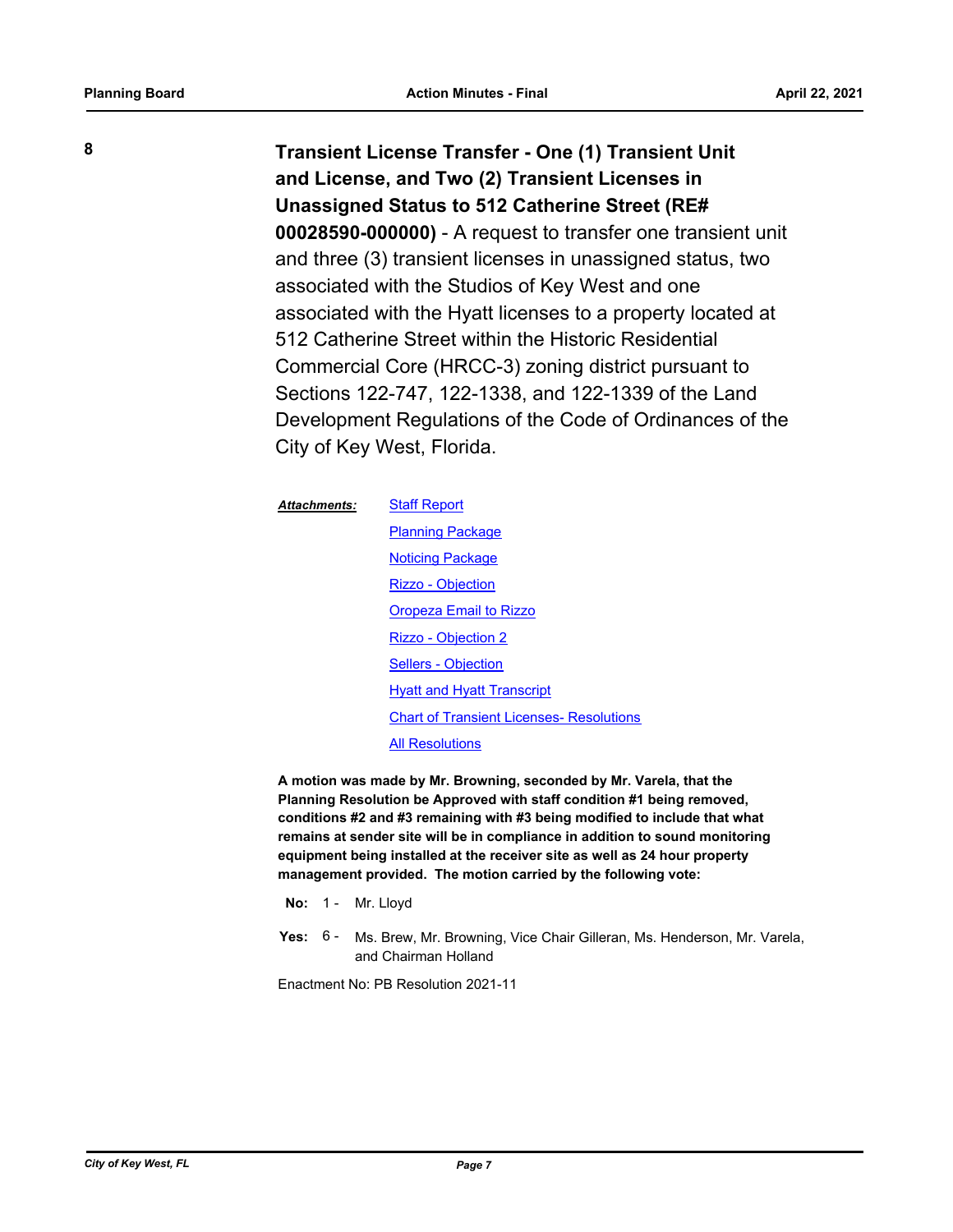**9 Major Development Plan and Landscape Waiver - 1319 William Street & 1316 Royal Street Units #1-6 (RE#** 

> **00036920-000000)** - A request for Major Development Plan, landscape waiver, and affordable work force housing requirement linkage approvals to construct and redevelop eight (8) residential units located within the Historic Medium Density Residential (HMDR) zoning district pursuant to Section 108-91 A.2.(a), Section 108-517, and Section 122-1467(1)(b) of the Land Development Regulations of the Code of Ordinances of the City of Key West, Florida.

[Staff Report](http://KeyWest.legistar.com/gateway.aspx?M=F&ID=b22dc5c1-ba4a-4f25-be33-5b09ca80782c.pdf) *Attachments:*

> **[Package](http://KeyWest.legistar.com/gateway.aspx?M=F&ID=8efe6c77-2c5d-43f8-af87-a0e21022cbd5.pdf)** [Noticing Package](http://KeyWest.legistar.com/gateway.aspx?M=F&ID=bce778f4-589c-4704-8e69-56f074c28622.pdf) [Applicant Presentaion](http://KeyWest.legistar.com/gateway.aspx?M=F&ID=ea8883be-bbe2-4335-a528-29ac58551d32.pdf) [Public Comment](http://KeyWest.legistar.com/gateway.aspx?M=F&ID=663f77ae-3755-4ad1-bd59-df0db856b2aa.pdf) [McFarland - Support Letter](http://KeyWest.legistar.com/gateway.aspx?M=F&ID=1482fe1e-e9f4-4988-bb95-dd77fc735976.pdf) [Kurkjian - Support Letter](http://KeyWest.legistar.com/gateway.aspx?M=F&ID=acb73a79-7191-484f-8902-d7434cbd373e.pdf) [Howard - Public Comment](http://KeyWest.legistar.com/gateway.aspx?M=F&ID=faaf2ea3-a0b0-455a-905a-05d01959b9f9.pdf)

**A motion was made by Mr. Browning, seconded by Ms. Brew, that the Planning Resolution be Approved. The motion carried by the following vote:**

**Yes:** Ms. Brew, Mr. Browning, Vice Chair Gilleran, Ms. Henderson, Mr. Lloyd, Mr. Varela, and Chairman Holland Yes: 7 -

Enactment No: PB Resolution 2021-12

**New Business**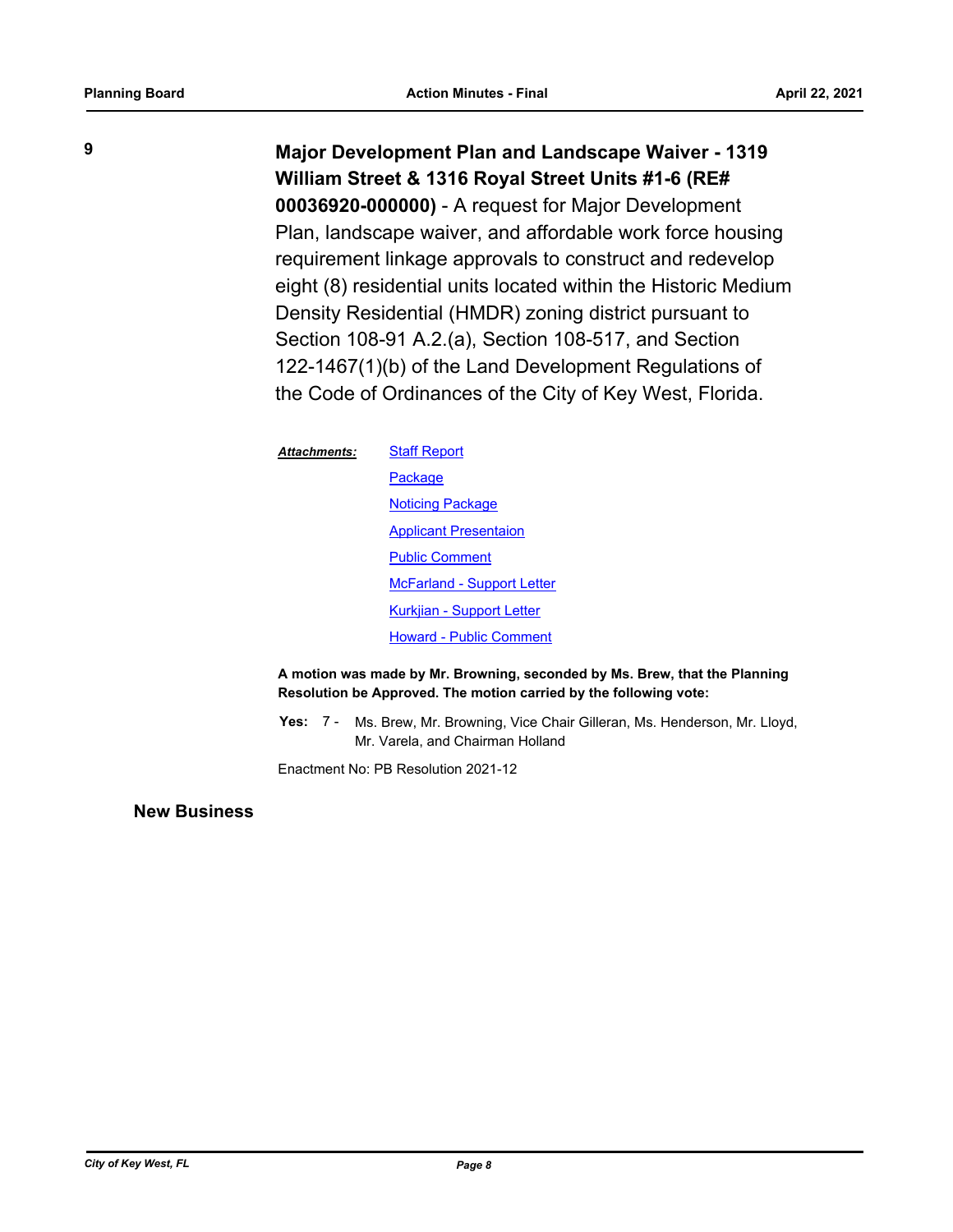**10 Withdrawn by Applicant: Variance - 1604 Rose Street (RE#00061350-000000)** - A request for a variance to maximum allowed building coverage and minimum allowed side and rear setbacks in order to construct an affordable accessory housing unit on a property located in the Single Family (SF) zoning district pursuant to Sections 90-395, 122-233, 122-238 (4) a., 122-238 (6) a.2., and 122-238 (6) a.3 of the Land Development Regulations of the Code of Ordinances of the City of Key West, Florida.

#### **Withdrawn**

#### **7:35 P.M. - Vice-Chair Gilleran left the Meeting**

## **11 After-the-Fact Variance - 3226 Eagle Avenue (RE#**

**00052890-001400)** - A request for an after-the-fact variance to maximum allowed building coverage, maximum allowed impervious space, minimum required open space, and minimum allowed side setback in order to maintain a nonconforming accessory structure for a property located in the Medium Density Residential (MDR) zoning district pursuant to Sections 90-395, 108-346, 122-238(4) a., 122-238 (4) b., and 122-238 (6) b., of the Land Development Regulations of the Code of Ordinances of the City of Key West, Florida.

**[Staff Report](http://KeyWest.legistar.com/gateway.aspx?M=F&ID=df51b579-701f-45ec-9e06-46e93d88b5fd.pdf) [Planning Package](http://KeyWest.legistar.com/gateway.aspx?M=F&ID=8671969e-997d-448a-9fda-f816b87d7ddd.pdf)** [Noticing Package](http://KeyWest.legistar.com/gateway.aspx?M=F&ID=89d2f773-77d4-46d8-ad60-dde84b864274.pdf) *Attachments:*

**A motion was made by Ms. Brew, seconded by Mr. Varela, that the Board finds that all the standards set forth in code Section 90-395(A) have been met by the Applicant, that the Applicant has demonstrated a "Good Neighbor Policy" and that the Variance (exception) be Granted with conditions as outlined in the staff report . The motion carried by the following vote:**

**No:** 1 - Ms. Henderson

- **Absent:** 1 Vice Chair Gilleran
	- **Yes:** 5 Ms. Brew, Mr. Browning, Mr. Lloyd, Mr. Varela, and Chairman Holland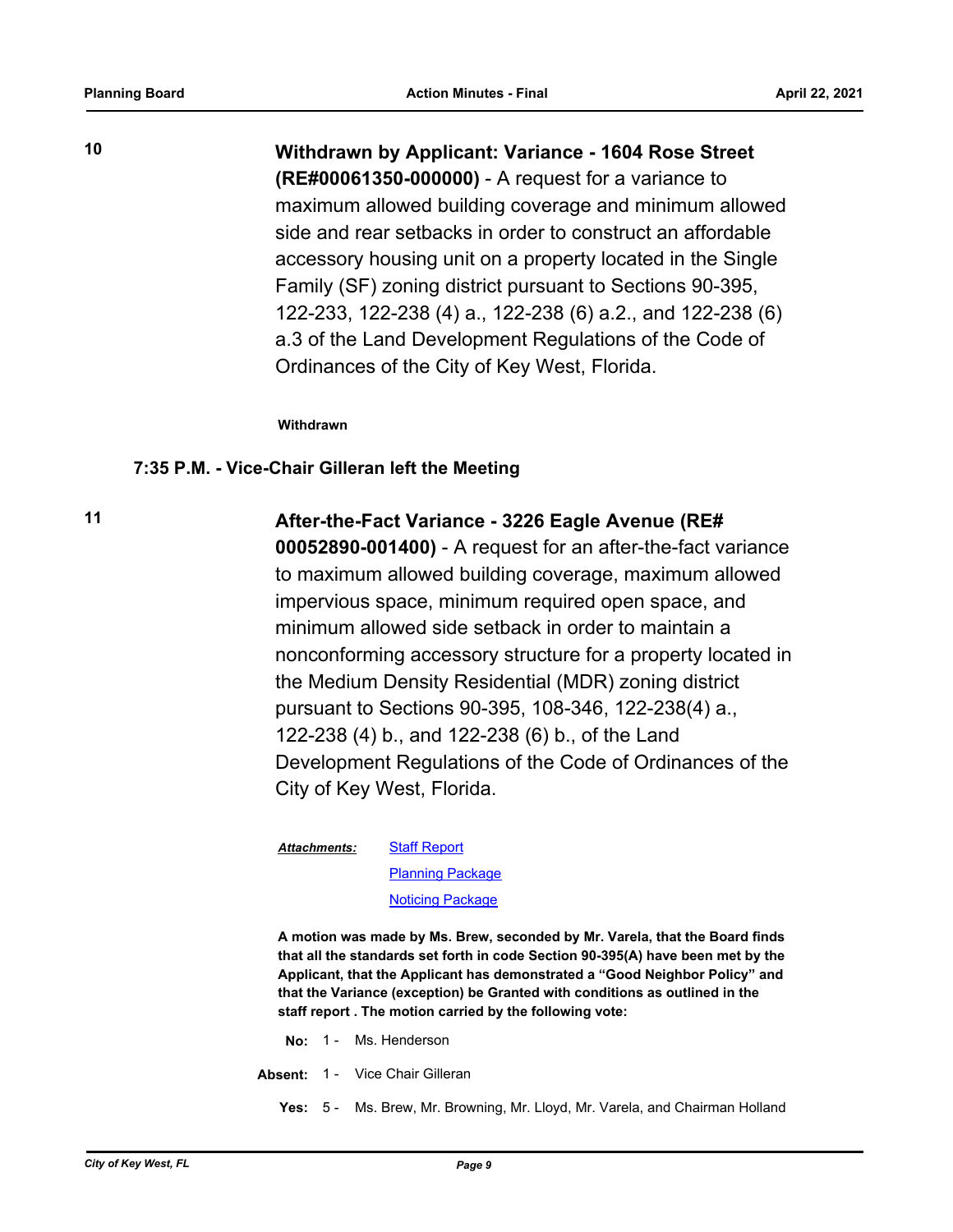Enactment No: PB Resolution 2021-13

#### **7:41 P.M. - Meeting went into Recess**

#### **7:51 P.M. - Meeting Reconvened**

## **12 Variance - 701 Windsor Lane & 627 Elizabeth Street - (RE# 00018700-000100 & 00011920-000000) -** A request

for variances to the maximum impervious surface ratio, maximum building coverage, minimum side yard setbacks, minimum rear yard setback, the minimum open space, and the maximum 30% rear yard coverage requirements in order to elevate, to renovate and demolish portions of an existing one story single family residence on property located within the Historic High Density (HHDR) zoning district pursuant to Sections 90-395,

122-630(4)b.,122-630(6)b.,122-630(6)c.,108-346, and 122-1181 of the Land development Regulations of the Code of Ordinances of the City of Key West, Florida.

| <b>Attachments:</b> | <b>Staff Report</b>                      |
|---------------------|------------------------------------------|
|                     | Package                                  |
|                     | <b>Noticing Package</b>                  |
|                     | Letter of Support - Browne               |
|                     | Letter of Support - Murray               |
|                     | Letter of Support - Ginty                |
|                     | Good Neighbor Correspondence - Trepanier |

**A motion was made by Mr. Lloyd, seconded by Ms. Brew, that the Board finds that all the standards set forth in code Section 90-395(A) have been met by the Applicant, that the Applicant has demonstrated a "Good Neighbor Policy" and that the Variance (exception) be Granted with conditions as outlined in the staff report . The motion carried by the following vote:**

**No:** 1 - Ms. Henderson

**Absent:** 1 - Vice Chair Gilleran

**Yes:** 5 - Ms. Brew, Mr. Browning, Mr. Lloyd, Mr. Varela, and Chairman Holland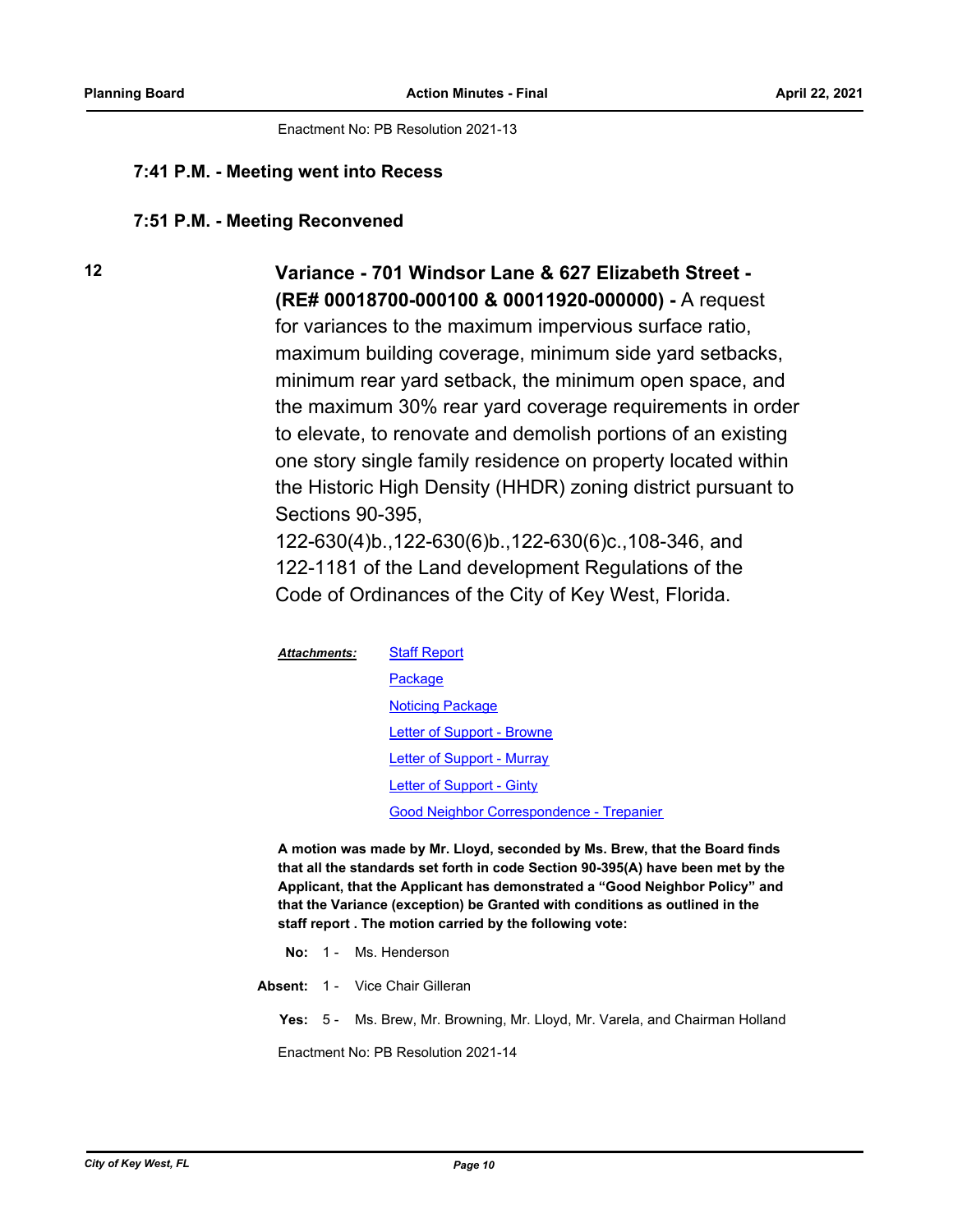# **13 Variance - 2827 Harris Avenue (RE# 00067390-000000)**

**-** A request for variances to the maximum building coverage, maximum impervious surface ratio, and the minimum front yard setback in order to construct a two-story rear addition to a one-story single-family house, and a front porch expansion on property located within the Single Family (SF) zoning district pursuant to Sections 90-395,122-238(4)a., 122-238 (4)b., and 122-238(6)a.1. of the Land Development Regulations of the Code of Ordinances of the City of Key West, Florida.

[Staff Report](http://KeyWest.legistar.com/gateway.aspx?M=F&ID=9ec0311c-ffc5-4594-8caf-6b116cf3526e.pdf) *Attachments:*

> **[Noticing Package](http://KeyWest.legistar.com/gateway.aspx?M=F&ID=a8d888b9-6081-41d1-9b68-43d5b9d93f7f.pdf)** [Planning Board Package](http://KeyWest.legistar.com/gateway.aspx?M=F&ID=26b63381-4b64-47f6-ae88-989e448e3ae0.pdf)

**A motion was made by Mr. Lloyd, seconded by Mr. Varela, that the Board finds that all the standards set forth in code Section 90-395(A) have been met by the Applicant, that the Applicant has demonstrated a "Good Neighbor Policy" and that the Variance (exception) be Granted with conditions as outlined in the staff report . The motion carried by the following vote:**

- **No:** 1 Ms. Henderson
- **Absent:** 1 Vice Chair Gilleran
	- **Yes:** 5 Ms. Brew, Mr. Browning, Mr. Lloyd, Mr. Varela, and Chairman Holland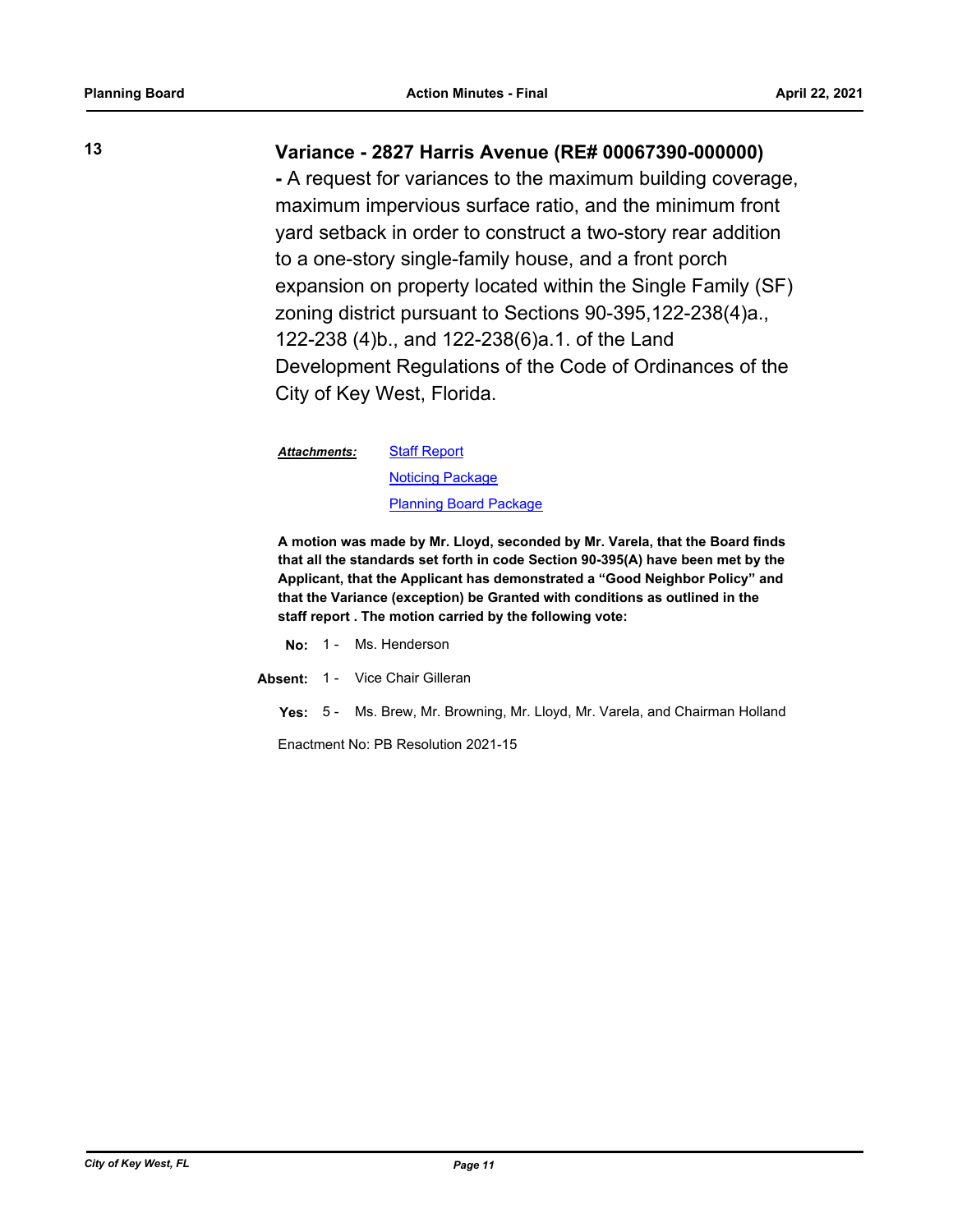# **14 Variance - 814 Catherine Street (RE#**

**00029620-000000) -** A request for a variance to the maximum building coverage, and minimum side yard setbacks in order to construct a side addition to the single-family residence on property located within the Historic Medium Density Residential (HMDR) zoning district pursuant to Sections 90-395, 122-600(4)a.,122-600(6)b., of the Land Development Regulations of the Code of Ordinances of the City of Key West, Florida.

**[Staff Report](http://KeyWest.legistar.com/gateway.aspx?M=F&ID=a00a32c3-db5d-4b78-800c-06de9fccaaae.pdf)** [Package](http://KeyWest.legistar.com/gateway.aspx?M=F&ID=cf60a3de-f1e0-49b4-a1f0-fda6ddd25fa4.pdf) [Noticing Package](http://KeyWest.legistar.com/gateway.aspx?M=F&ID=d2e9bfa9-62df-4f96-974d-42895dd56c95.pdf) [Representative Email Documentation](http://KeyWest.legistar.com/gateway.aspx?M=F&ID=f1c79eaa-7b22-4a86-b158-f64d2b27b50f.pdf) *Attachments:*

**A motion was made by Mr. Lloyd, seconded by Mr. Varela, that the Board finds that all the standards set forth in code Section 90-395(A) have been met by the Applicant, that the Applicant has demonstrated a "Good Neighbor Policy" and that the Variance (exception) be Granted with conditions as outlined in the staff report . The motion carried by the following vote:**

- No: 1 Ms. Henderson
- **Absent:** 1 Vice Chair Gilleran
	- **Yes:** 5 Ms. Brew, Mr. Browning, Mr. Lloyd, Mr. Varela, and Chairman Holland